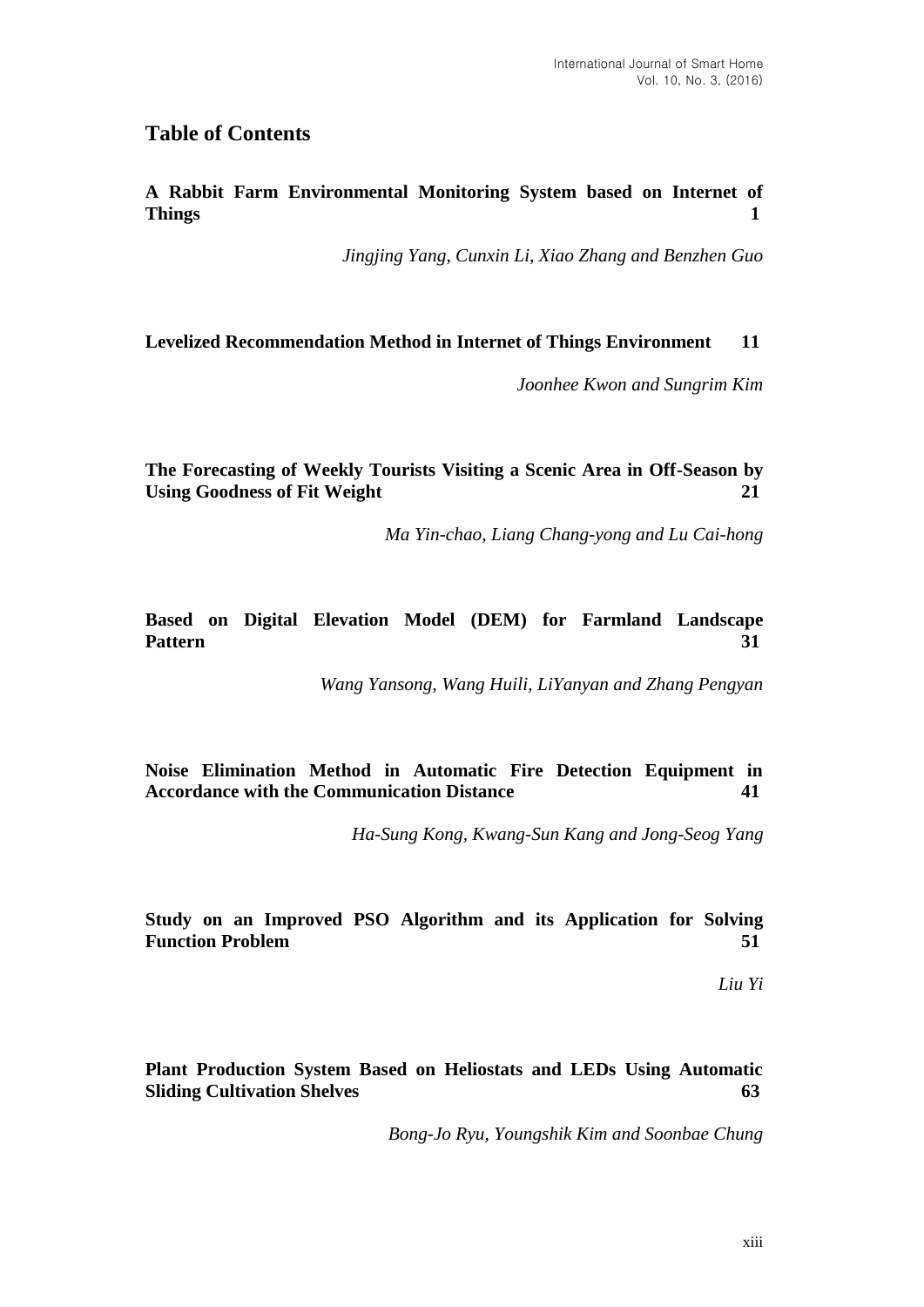## **Application On Planning and Operation of Spatial Information Technology in Industrial Technology Innovation Strategic Alliance 75**

*Zhu Youming*

**Optimization Research of Effective Stimulation for Carbonate Reservoir and its Application 83**

*Anle He, Dawei Zhu, Chong Liang, Hewen Zhang, Jun Yan and Jianjun Xu*

**System Modelling Approach Based on Data Acquisition and Analysis for Underground Facility Surveillance 93**

*Muhammad Sohail Khan, Dong-Hwan Park and DoHyeun Kim*

**A Comprehensive Theory of Multi-Aspect Interaction with Cyber Physical Systems 103**

*Junfeng Wang and Suihuai Yu*

### **Bridge Surface Crack Detection Method under Multi-Scale and Multi-Perspective 119**

*Tingping Zhang, Jianxi Yang and Xinyu Liang*

### **Voltage Scaling Based Wireless LAN Specific UART Design Based on 90nm FPGA 131**

*Rashmi Sharma, Lakshay Rohilla, Arjun Oberai, Sujeet Pandey, Vaashu Sharma and Kartik Kalia*

**A Method for Missing Data Recovery of Air Pollutants Monitoring in Henhouse Based on QGSA-SVM 139**

*Jinming Liu, Qiuju Xie, Guiyang Liu and Yong Sun*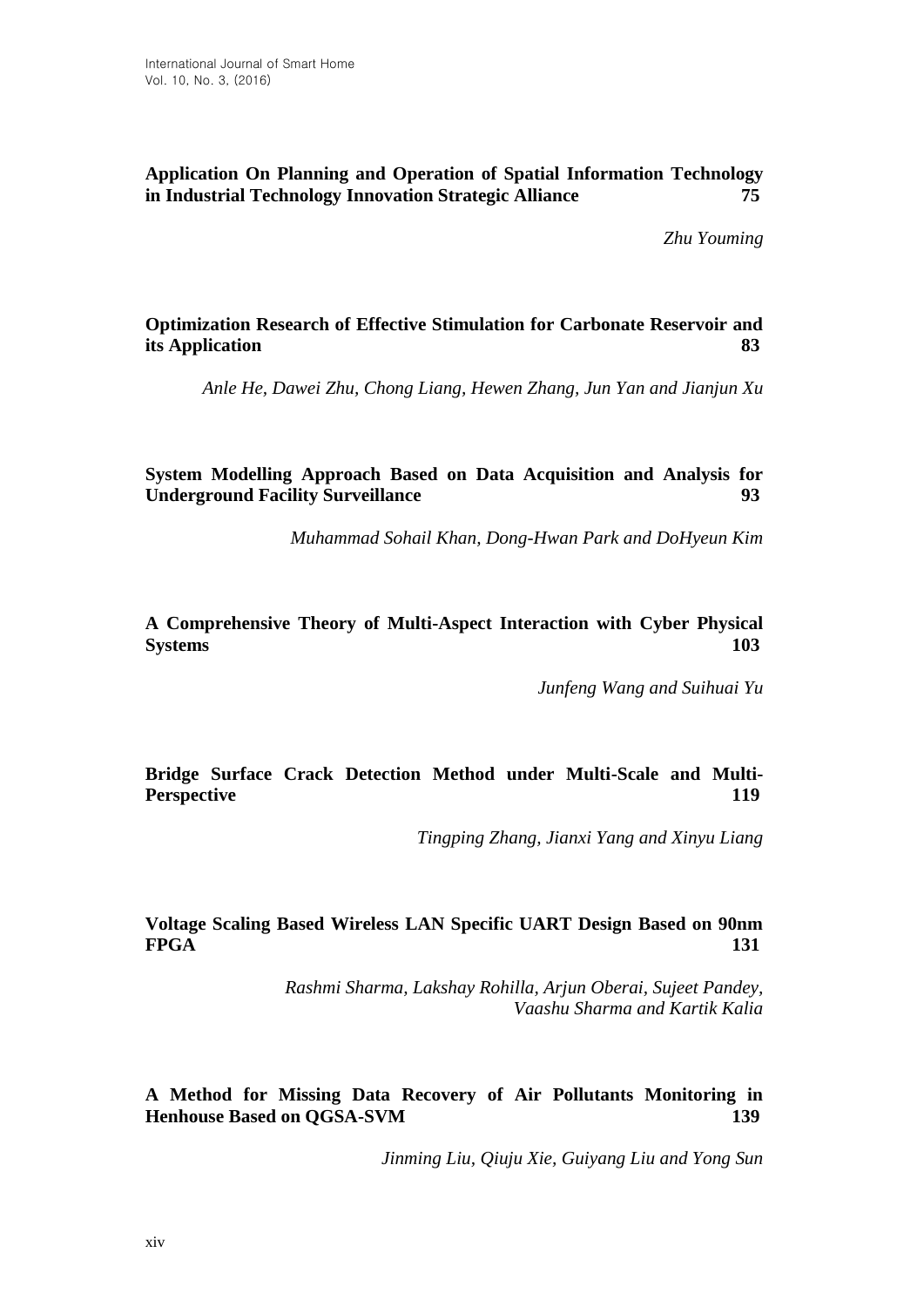**Evacuation Safety Evaluation of Inundated Stairs Using 3D Numerical Simulation 149**

*Du Han Lee, Myounghwan Kim and Dong Sop Rhee*

# **FPGA Implementation of Image Acquisition for Quadruped Search Robot Monitor 159**

*Wang Peng, Wu Jian, Zhang Yuan, Li Jixiang and Zhang Peng*

# **Optimization Study on Bias Angle of a Swirl Burner with Tangential Inlet Air 171**

*LV Ziqiang, Lius Guangqiang and Liu Yingjie*

## **Design Goal Based Implementation of Energy Efficient Greek Unicode Reader for Natural Language Processing 181**

*Gaurav Verma, Vikas Verma, Divya Sharma, Adesh Kumar, Himanshu Verma and Kartik Kalia*

# **An Embedded Software Power Consumption Model based on Software Architecture and Support Vector Machine Regression 191**

*Xiong Wei, Xiaobin Liu, Bing Guo, Shen Yan and Wenli Zhang*

### **Extension Neural Network Learning Algorithms and Models and their Applications in Fault Diagnosis of Rolling Bearing 201**

*Zhang Su and Zheng Ying*

**Smart Pet Care System using Internet of Things 211**

*Seungcheon Kim*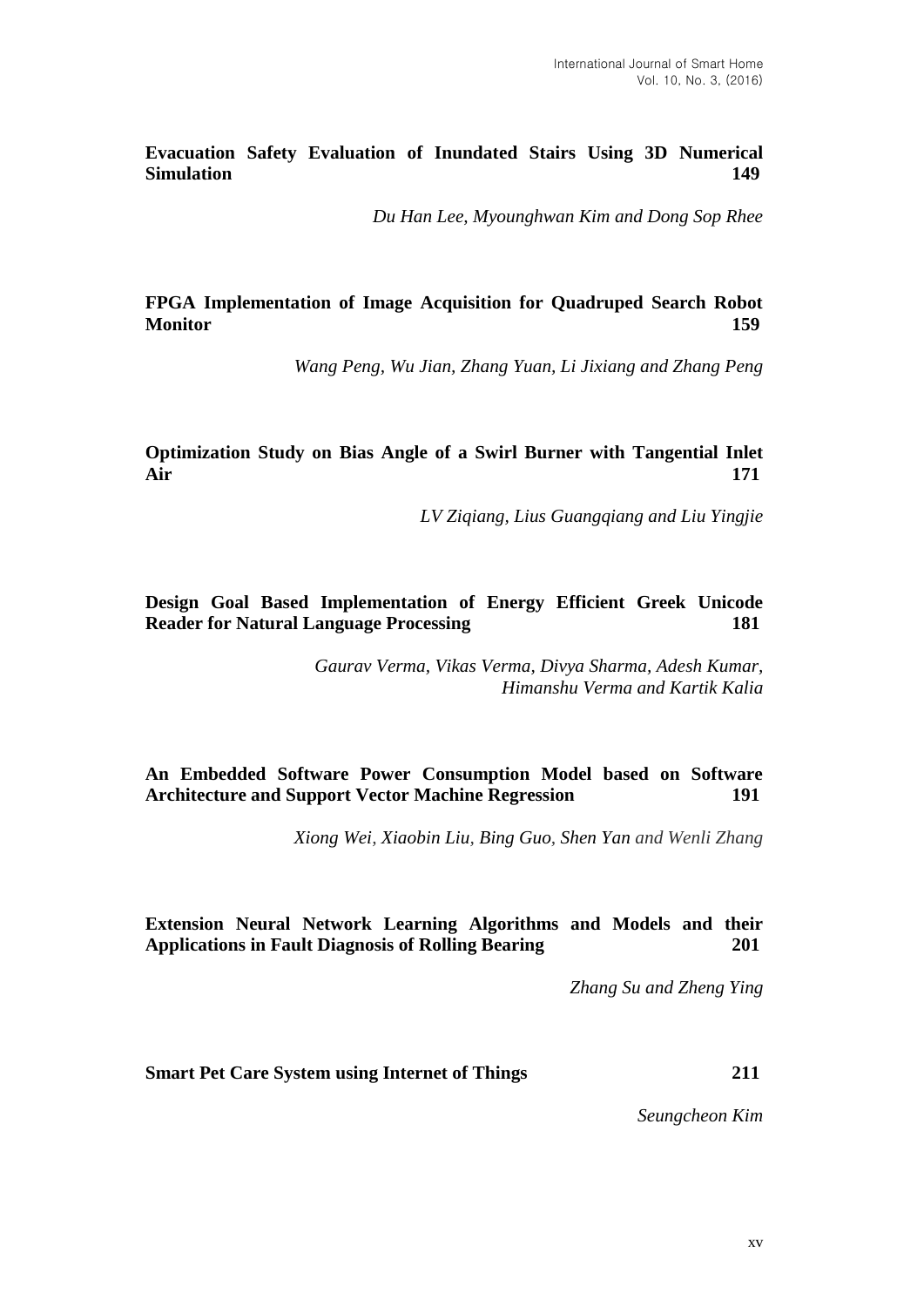**An Improved Evaluation of College Students' Decision-making Behavior Based on Online Survey: Improving Management Performance through Network 219**

*Qingqian Dai*

## **Optimization Layout of Anhui Provincial Construction Engineering Quality Inspection Institutions 229**

*Yingrui Wang, Heping Pan and Minhong Ye*

## **An Optimal Energy Management Strategy for Thermally Networked Microgrids in Grid-Connected Mode 239**

*Akhtar Hussain, Ji-Hye Lee and Hak-Man Kim*

**Second-Order Power Analysis Attacks against Precomputation based Masking Countermeasure 259** 

*Weijian Li and Haibo Yi*

### **NLOS Channel Identification Based on Energy Detector for60GHz Wireless Communication Systems 271**

*Xiao-Lin Liang, Hao Zhang, Ting-Ting Lu and T. Aaron. Gulliver*

# **Implementation of Boolean Control Network Based Intelligent System in Smart Home 285**

*M. Humayun Kabir, M. Robiul Hoque and Sung-Hyun Yang*

# **Development of a Smart Home Control System Based on Mobile Internet Technology 293**

*Yu Chunjiang*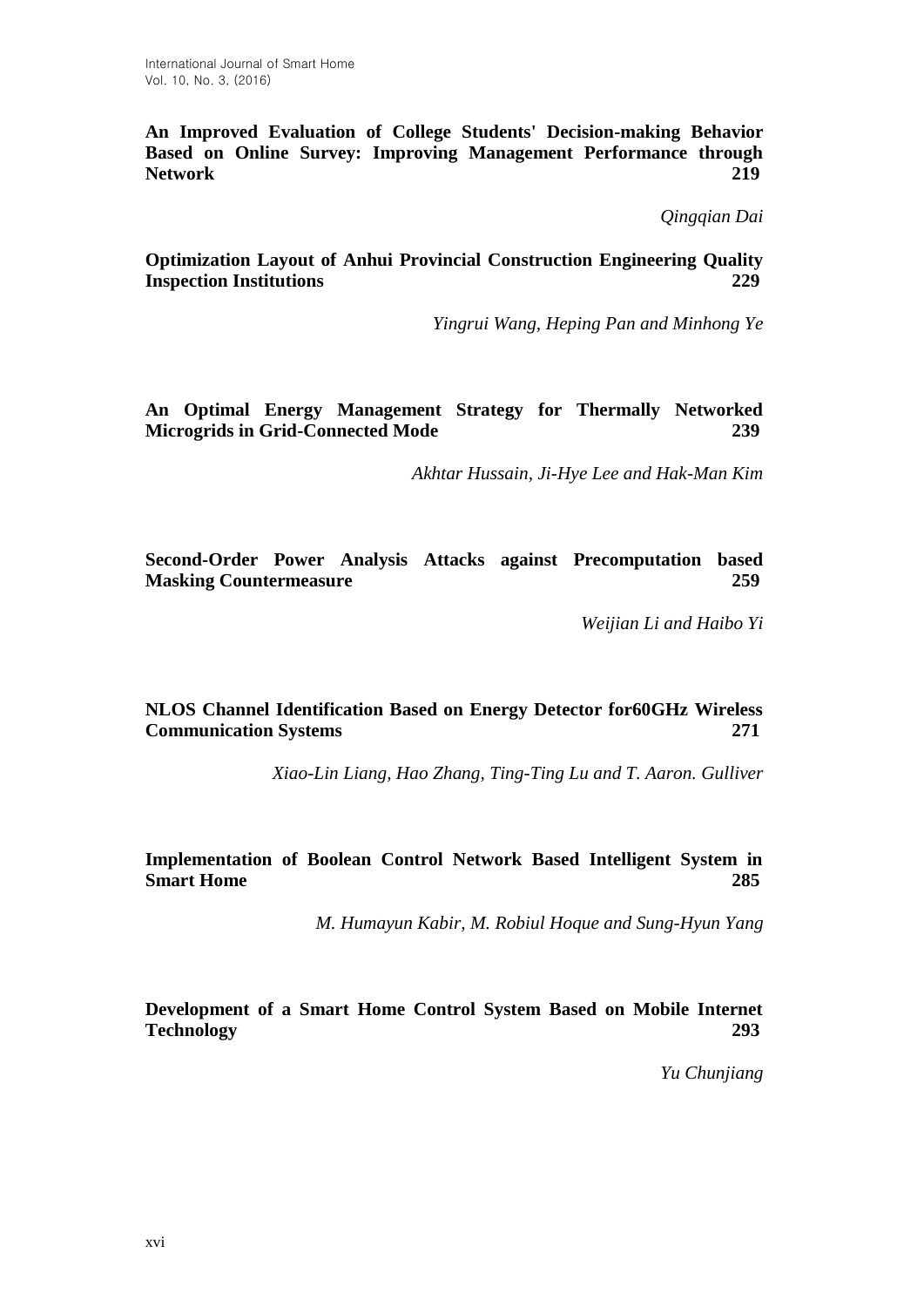**Performance Analysis of Roof-Integrated Water-Type PVT Heating System 301**

Jin-Hee Kim and Jun-Tae Kim

**Research on the Impact of B2C E-commerce and Third Party Platform: An Empirical Analysis based on Factor Analysis 315**

*Xiong Hu*

**Research on Industry Competition, Ownership Structure and Earnings Management: Empirical Analysis based on Listed Bank 325**

*Lu Shen*